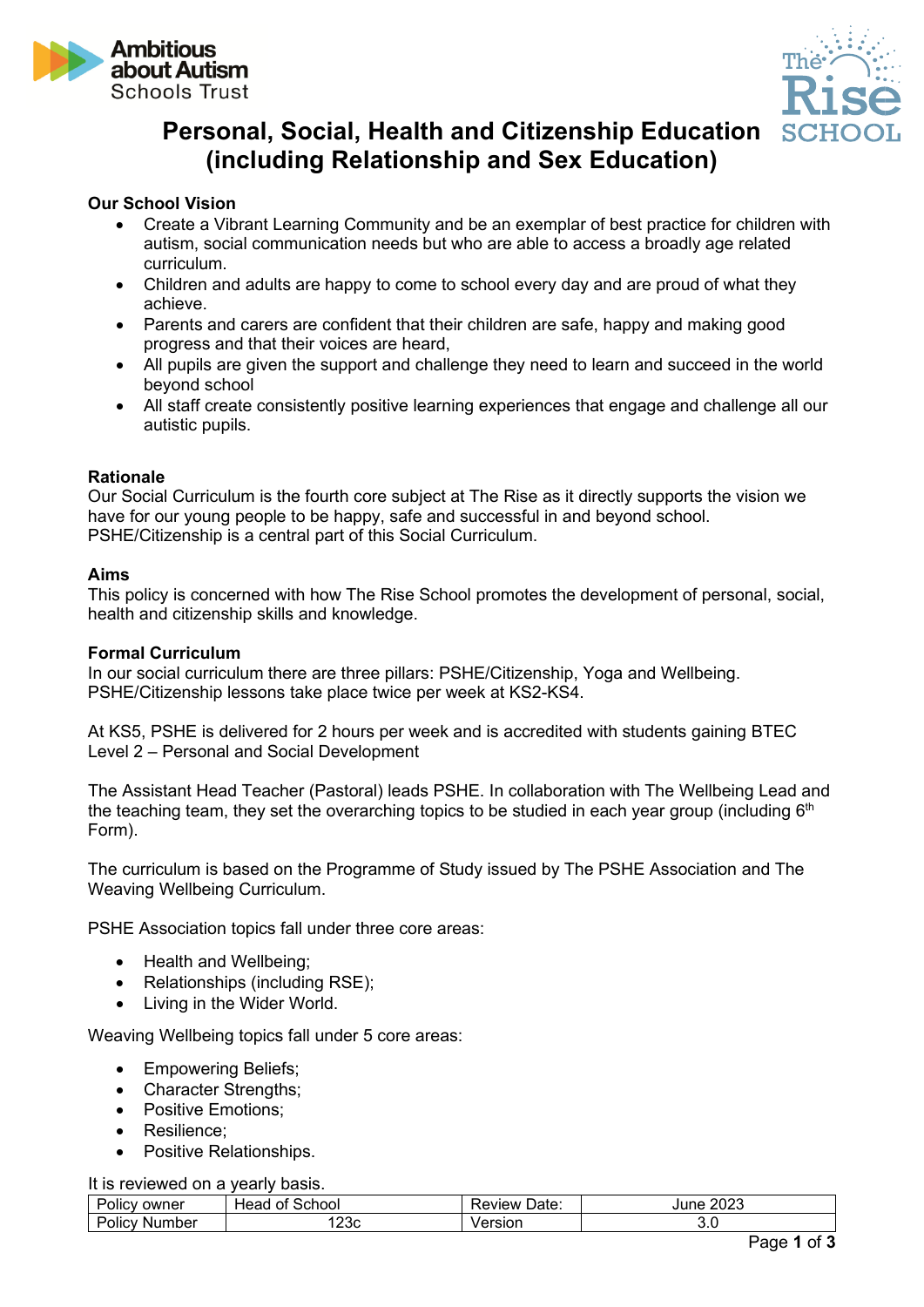# **Principles that underpin the formal curriculum**

- Is taught in accordance with pupils' readiness but is broadly quided by published key stage expectations.
- This reflects the universal needs shared by all children and young people as well as the specific needs of The Rise pupils.
- Is taught through a spiral programme whereby we revisit themes, increase challenge, broaden scope, and deepen pupils' thinking and understanding.
- Links are made with relevant subjects to provide consistency and consolidation (e.g. Science / Computing / P.E. / Enterprise).

# **Informal Curriculum**

Pupils have opportunities to learn and practice many skills relevant to their PSHE through daily routines and activities within school. For example:

- Lunchtimes provide opportunities to learn about eating a healthy range of food and interact with peers;
- Break-times provide opportunities to develop play skills, leisure skills and to interact with peers and adults;
- Toilet routines provide an opportunity to teach a pupil about private versus public behaviour and interactions;
- Play and leisure activities teach pupils how to play with a range of toys appropriately and how to play with others, in addition, opportunities exist for Secondary pupils to access gym, leisure centre and weights room so that they can develop appropriate leisure and fitness skills;
- Pupils are taught to play appropriately on the outdoor play equipment which includes a trim trail, scooters, football pitch, with a view to them developing the skills and interests that they need in order to occupy their own leisure time independently and appropriately;
- Community trips provide planned opportunities for pupils to practice the social skills necessary for employment interests and pursuits;
- Assemblies and school events such as sports day, BBQ and the Christmas events also provide a forum for sharing achievements, developing a sense of self-worth, interacting with new or different people;
- Through mainstream links with local Primary and Secondary schools, pupils attend local mainstream schools supported to a greater or lesser extent by The Rise School staff for certain lessons.

# **Definition of RSE**

RSE is about the emotional, social and cultural development of pupils, and involves learning about relationships, sexual health, sexuality, healthy lifestyles, diversity and personal identity. RSE involves a combination of sharing information, and exploring issues and values. RSE is not about the promotion of sexual activity.

# **Delivery of RSE**

RSE is delivered, where appropriate, within PSHE and Science lessons, in small groups and individually. Across all Key Stages, pupils will be supported with developing the following skills:

- Communication, including how to manage changing relationships and emotions;
- Recognising and assessing potential risks;
- Assertiveness;
- Seeking help and support when required;
- Informed decision-making:
- Self-respect and empathy for others;
- Recognising and maximising a healthy lifestyle;
- Managing conflict:
- Discussion and group work.

| <br>-<br>owner<br>OIIC | School<br>οt<br>⊣eac | -<br>Date.<br>eview | ה ה ה<br>June<br>∿∠∨′ |
|------------------------|----------------------|---------------------|-----------------------|
| umber<br>olic<br>NL    | '23c                 | ersion<br>'el       | v.v                   |